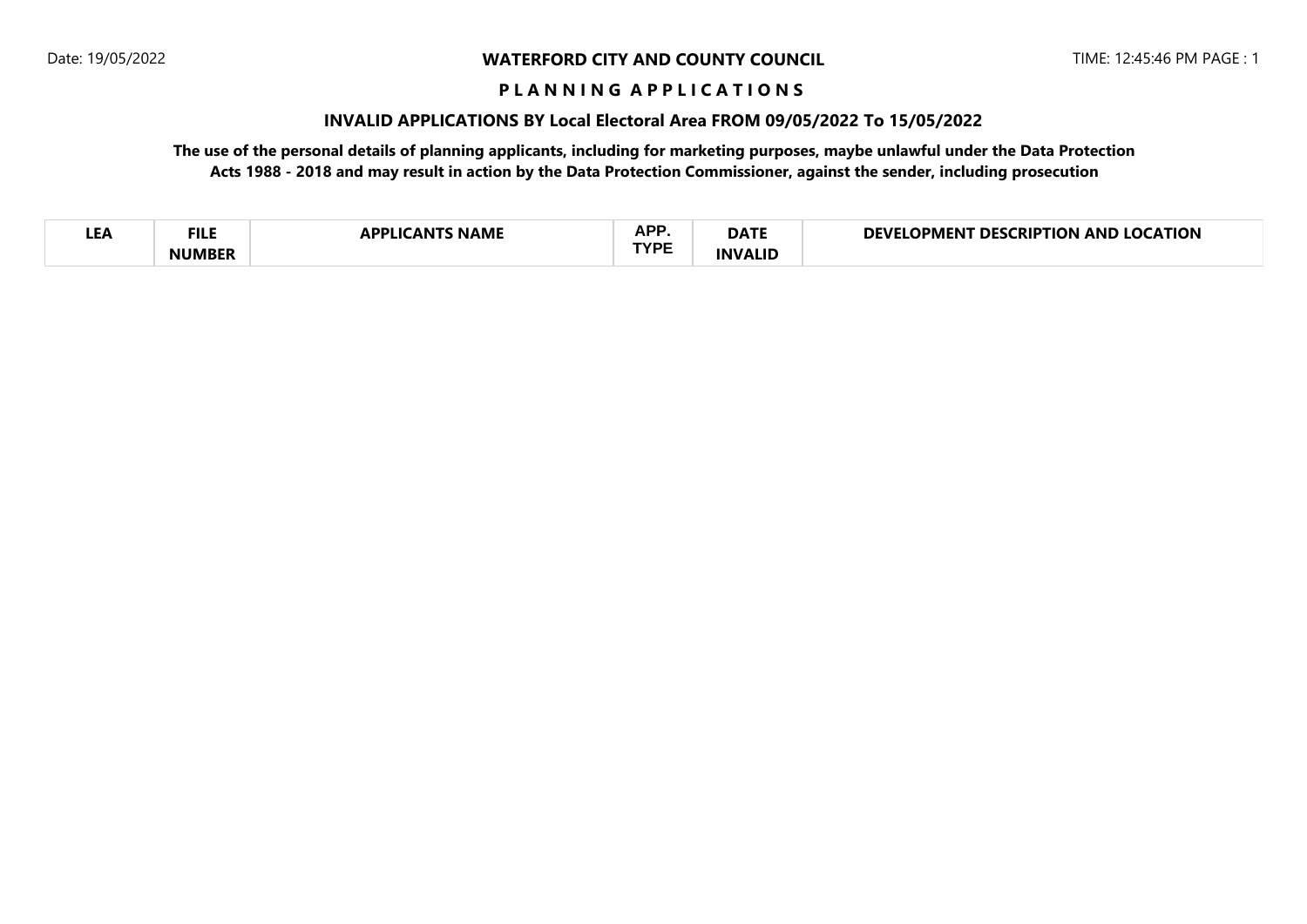#### **WATERFORD CITY AND COUNTY COUNCIL**

#### **P L A N N I N G A P P L I C A T I O N S**

## **INVALID APPLICATIONS BY Local Electoral Area FROM 09/05/2022 To 15/05/2022**

# **The use of the personal details of planning applicants, including for marketing purposes, maybe unlawful under the Data Protection Acts 1988 - 2018 and may result in action by the Data Protection Commissioner, against the sender, including prosecution**

| <b>LEA</b> | <b>FILE</b><br><b>NUMBER</b>                   | <b>APPLICANTS NAME</b>                                                    | APP.<br><b>TYPE</b> | <b>DATE</b><br><b>INVALID</b> | DEVELOPMENT DESCRIPTION AND LOCATION                                                                                                                                                                                                                                                                                                                                                                                                                                                                                                                                                                                                                                                                                                                                                                                                                                                                                                                                                                                                                                                                                                                                                                                                                                                                                                                                                                                                                                                                                                                                          |  |  |  |  |  |
|------------|------------------------------------------------|---------------------------------------------------------------------------|---------------------|-------------------------------|-------------------------------------------------------------------------------------------------------------------------------------------------------------------------------------------------------------------------------------------------------------------------------------------------------------------------------------------------------------------------------------------------------------------------------------------------------------------------------------------------------------------------------------------------------------------------------------------------------------------------------------------------------------------------------------------------------------------------------------------------------------------------------------------------------------------------------------------------------------------------------------------------------------------------------------------------------------------------------------------------------------------------------------------------------------------------------------------------------------------------------------------------------------------------------------------------------------------------------------------------------------------------------------------------------------------------------------------------------------------------------------------------------------------------------------------------------------------------------------------------------------------------------------------------------------------------------|--|--|--|--|--|
|            | Local Electoral Area: Comeraghs Electoral Area |                                                                           |                     |                               |                                                                                                                                                                                                                                                                                                                                                                                                                                                                                                                                                                                                                                                                                                                                                                                                                                                                                                                                                                                                                                                                                                                                                                                                                                                                                                                                                                                                                                                                                                                                                                               |  |  |  |  |  |
| <b>WCO</b> | 22/392                                         | Richard Tyrone Managing Director of Curraghmore<br><b>Whiskey Limited</b> | P                   | 10/05/2022                    | PERMISSION/OUTLINE PERMISSION for development, a<br>PROTECTED STRUCTURE(s), consisting of: PERMISSION for the<br>Proposed Change of Use of 5 no. existing Agricultural Buildings to<br>industrial use, for the distillation of spirits, retail use, spirits<br>maturation and ancillary use. The works consist of the following:<br>internal alterations, demolition works within the proposed<br>buildings, alterations to facades, alterations to roofs, the addition<br>of 2 no. covered external fire escape stairwells, Conservation<br>works to the facades and roofs of 2 no. residential units,<br>Conservation works to existing farm complex gates and railings,<br>and new site signage at the Portlaw entrance to Curraghmore<br>Estate. The proposed development will include the addition of: 5<br>Bus & 28 car parking spaces (of which 2 no. are wheelchair<br>accessible); 2 no. Gas Storage Tanks; 3 no. ground mounted solar<br>panel arrays; New Integrated Constructed Wetlands treatment<br>system; Production Water Well; Below ground Fire Fighting Water<br>storage tanks; 4 no. Silo Grain Storage Tanks; 1 no. process<br>effluent tank, the adaptation of an existing water wheel to<br>generate hydroelectricity, and all other associated site works.<br>OUTLINE PLANNING PERMISSION for the change of use of two<br>additional agricultural sheds to industrial use for the maturation<br>of spirits. The application will be accompanied by a Natura<br><b>Impact Statement</b><br>Curraghmore Estate<br>Portlaw<br>Co. Waterford<br>X91 CH28 |  |  |  |  |  |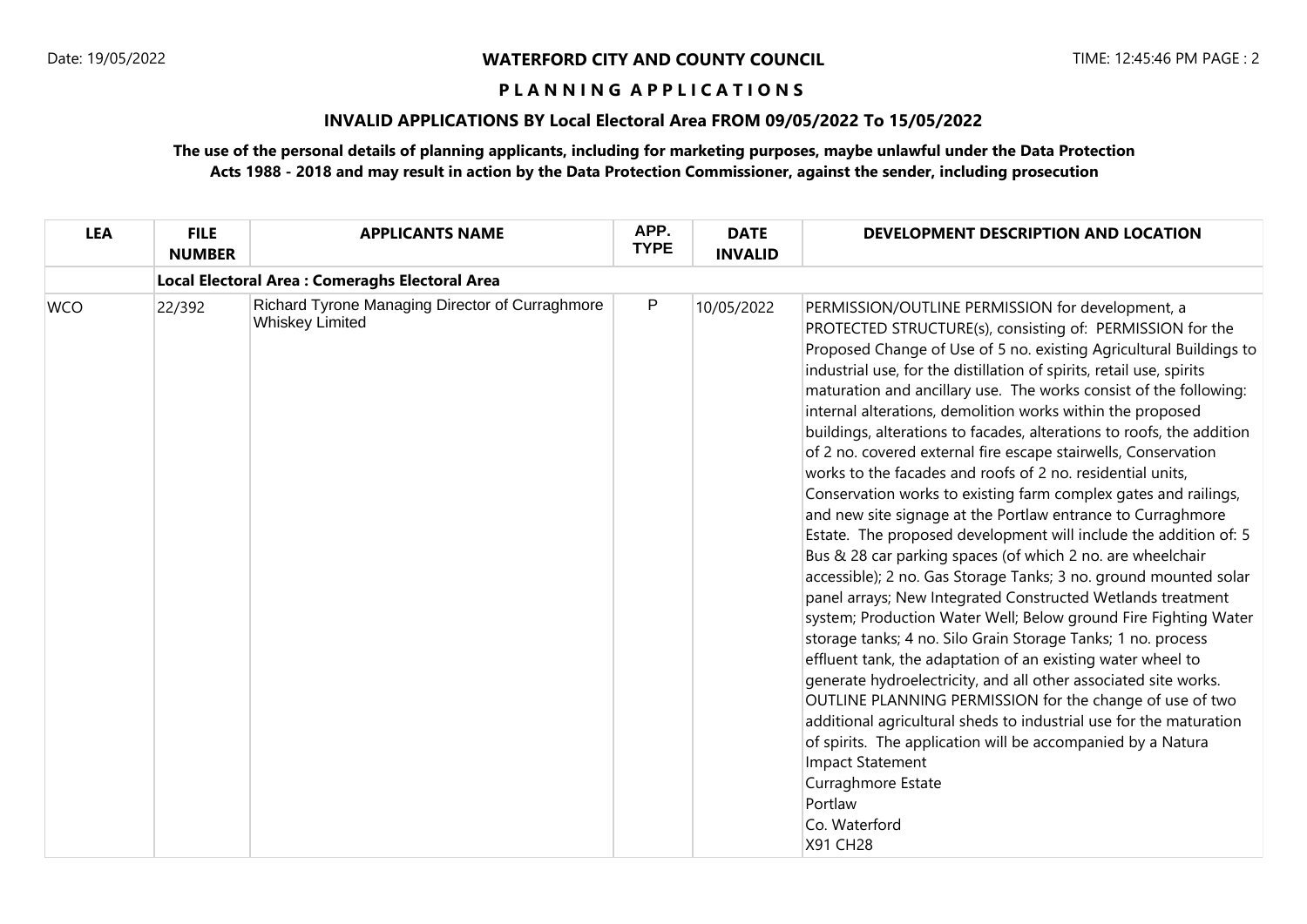#### **P L A N N I N G A P P L I C A T I O N S**

## **INVALID APPLICATIONS BY Local Electoral Area FROM 09/05/2022 To 15/05/2022**

# **The use of the personal details of planning applicants, including for marketing purposes, maybe unlawful under the Data Protection Acts 1988 - 2018 and may result in action by the Data Protection Commissioner, against the sender, including prosecution**

| <b>LEA</b> | <b>FILE</b><br><b>NUMBER</b>                                          | <b>APPLICANTS NAME</b>                       | APP.<br><b>TYPE</b> | <b>DATE</b><br><b>INVALID</b> | DEVELOPMENT DESCRIPTION AND LOCATION                                                                                                                                                                                                                                                                    |  |  |  |  |  |
|------------|-----------------------------------------------------------------------|----------------------------------------------|---------------------|-------------------------------|---------------------------------------------------------------------------------------------------------------------------------------------------------------------------------------------------------------------------------------------------------------------------------------------------------|--|--|--|--|--|
|            | Local Electoral Area : Comeraghs Electoral Area                       |                                              |                     |                               |                                                                                                                                                                                                                                                                                                         |  |  |  |  |  |
| <b>WCO</b> | <b>Total for Local Electoral Area: Comeraghs Electoral Area</b>       |                                              |                     |                               |                                                                                                                                                                                                                                                                                                         |  |  |  |  |  |
| <b>WDL</b> | 22/403                                                                | <b>Geraldine Donnelly and Patrick Guiney</b> | P<br>1              | 13/05/2022                    | the construction of a new single-storey extension to the rear and<br>side, and new porch to the side of the existing house, as well as 1<br>no. new window along the existing side elevation and all<br>associated internal and external works<br>Ardo Cottage<br>Ardoginna<br>Ardmore<br>Co. Waterford |  |  |  |  |  |
|            | Total for Local Electoral Area : Dungarvan- Lismore Electoral<br>Area |                                              |                     |                               |                                                                                                                                                                                                                                                                                                         |  |  |  |  |  |
| <b>WMP</b> | 22/395                                                                | Patricia Harkin                              | P                   | 11/05/2022                    | installation of 2 no. Velux roof lights to the front roof surface of<br>dwelling<br>Graigue<br>Dunmore East<br>Co. Waterford                                                                                                                                                                            |  |  |  |  |  |
|            | <b>Total for Local Electoral Area: Metropolitan Electoral Area</b>    |                                              | 1                   |                               |                                                                                                                                                                                                                                                                                                         |  |  |  |  |  |